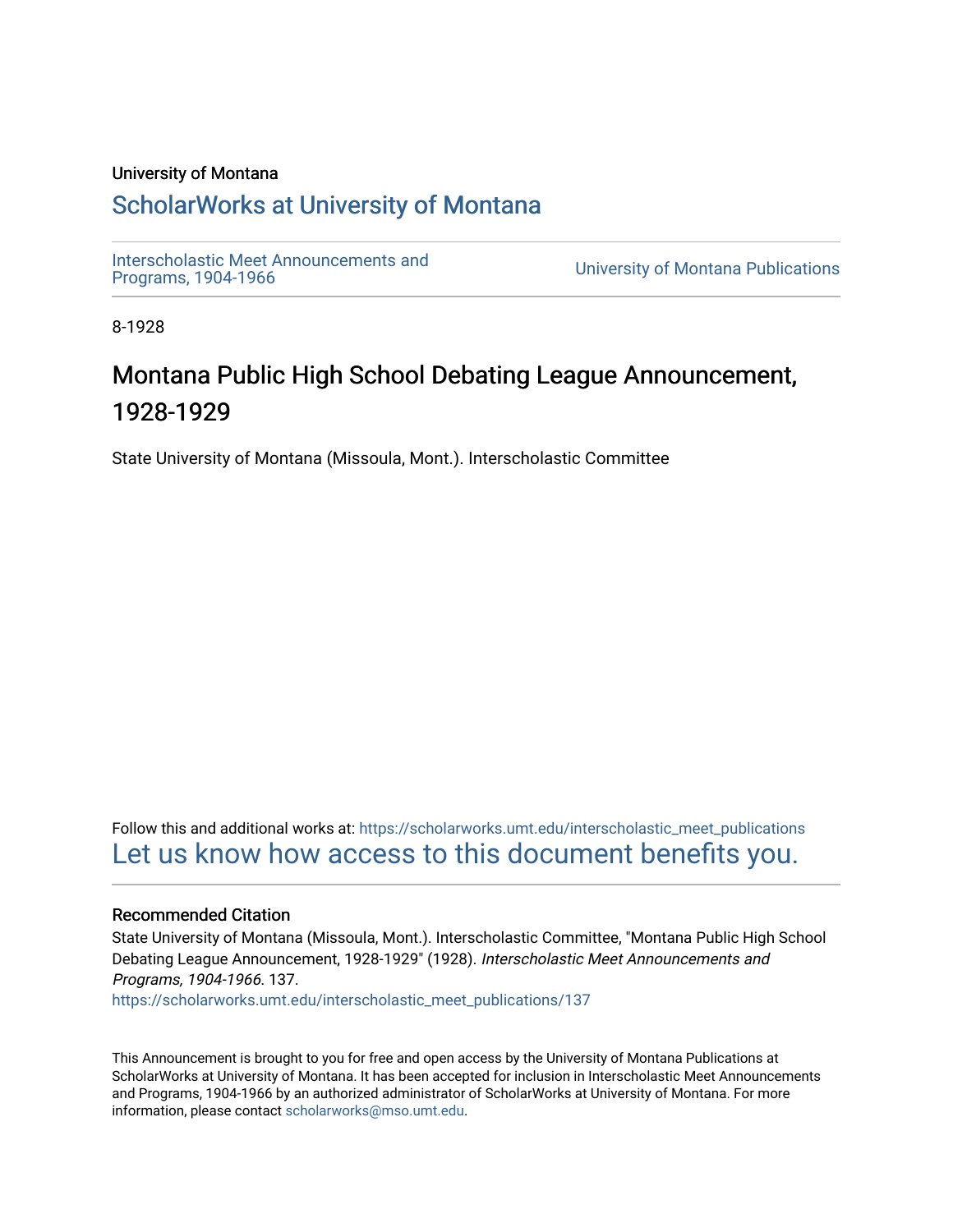# **IVERSITY OF MONTANA BULLET** STIMBER 299

 $op.2$ 

archives

# **MONTANA** PUBLIC HIGH SCHOOL DE BATING LEAGUE

# ANNOUNCEMENT 1928-1929

 $\rightarrow$ 

Plan to attend the Christmas meeting of the league in Helena at the time of the State Teachers' Meeting.

 $\sim$ 

# MISSOULA, MONTANA August, 1928

Published monthly at Missoula, Montana. Entered as second-class matter at the postoffice at Missoula. Montana, under Act of Congress Aug. 24. 1912.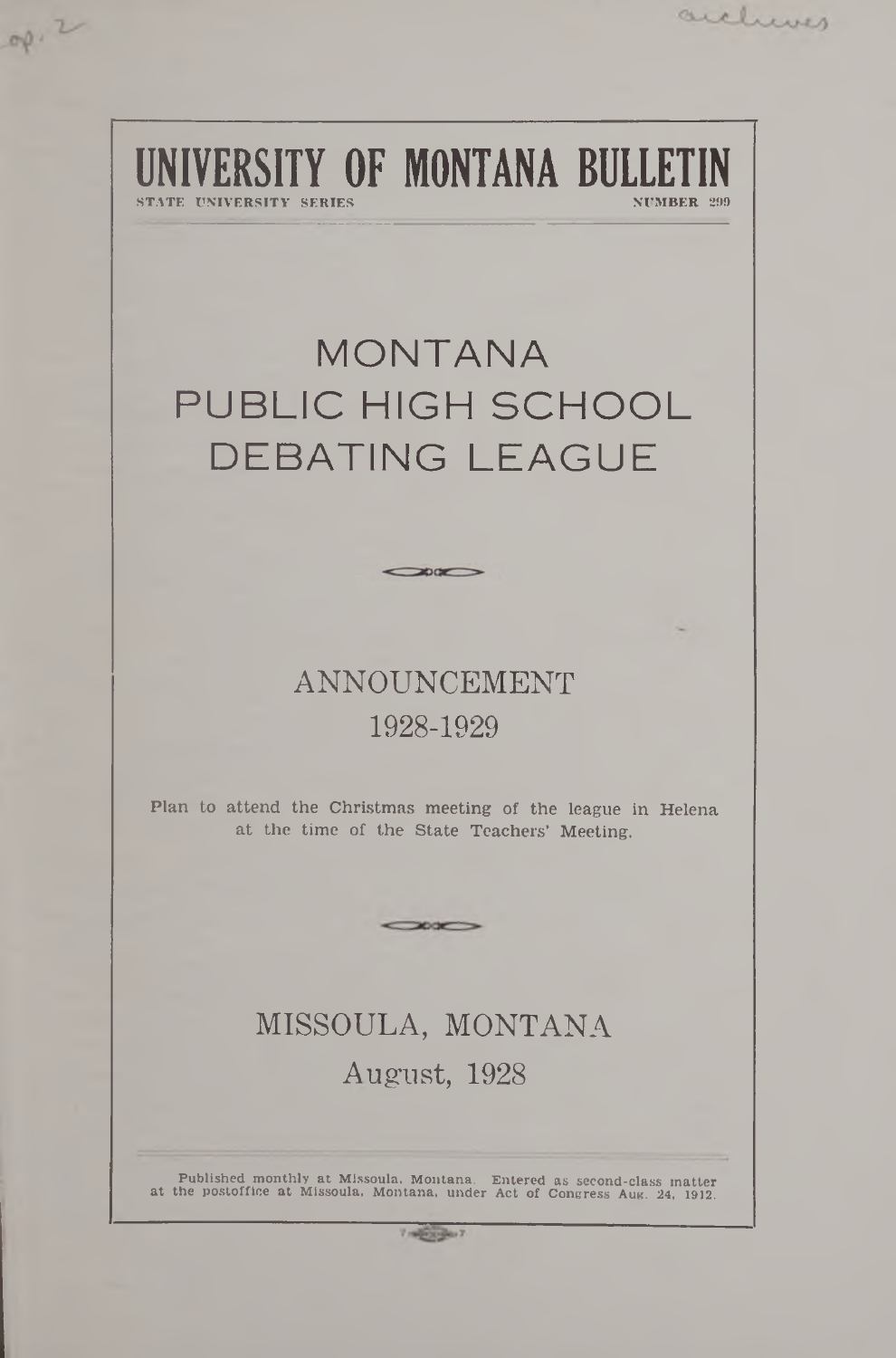## THE UNIVERSITY OF MONTANA

#### MELVIN A. BRANNON, Chancellor of the University

The University of Montana is constituted under the provisions of Chapter 92 of the Laws of the Thirteenth Legislative Assembly, approved March 14, 1913 (effective July 1. 1913).

The general control and supervision of the University are vested in the State<br>Board of Education. The Chancellor of the University is the chief executive officer.<br>For each of the component institutions there is a local exe

#### Montana State Board of Education

| JOHN E. ERICKSON, Governor Manuel Alex-Officio President |                       |
|----------------------------------------------------------|-----------------------|
|                                                          |                       |
|                                                          |                       |
| W. B. RHOADES. (1928) W. M. BICKFORD (1930)              |                       |
| W. S. DAVIDSON. (1928)                                   | JAMES H. ROWE. (1930) |
| JOHN DIETRICH. (1929)                                    |                       |
| FRANK ELIEL. (1929)                                      | W. M. JOHNSTON (1931) |

The University comprises the following institutions, schools and departments:

### The State University, Missoula

|                     |                                  |  | Established February 17, 1892, and consisting of |
|---------------------|----------------------------------|--|--------------------------------------------------|
|                     | The College of Arts and Sciences |  | The School of Business Administration            |
| The School of Law   |                                  |  | The Summer Session                               |
|                     | The School of Pharmacy           |  | The Biological Station                           |
|                     | The School of Forestry           |  | (Flathead Lake)                                  |
|                     | The School of Journalism         |  | The Public Service Division                      |
| The School of Music |                                  |  | The Graduate Division                            |
|                     |                                  |  | Charles H. Clapp, President                      |

#### The State College, Bozeman

Established February 16. 1893. and consisting of

|                 | The College of Agriculture     |  |
|-----------------|--------------------------------|--|
|                 | The College of Engineering     |  |
|                 | The College of Applied Science |  |
|                 | The College of Household and   |  |
| Industrial Arts |                                |  |

The School of Music The Secondary School of Agriculture The Agricultural Experiment Station The Agricultural Extension Service

Alfred Atkinson. President

#### The State School of Mines, Butte

Established February 17, 1893, and consisting of<br>The Course in Mining Engineering The Course in Metallurg The Course in Mining Engineering The Course in Metallurgical Engineering The Bureau of Mines and Metallurgy George W. Craven. President

#### The State Normal College, Dillon

Established February 23, 1893, and consisting of

The Two-years Course The Summer Quarter

The Teachers' Service Division Sheldon E. Davis, President

#### The Eastern Montana Normal School, Billings

Established March 12. 1925, and consisting of

Lynn B. McMullen, President

The Two-years Course The Summer Quarter

For publications and detailed information concerning the different schools and<br>colleges address the president of the particular institution concerned. Communica-<br>tions intended for the Chancellor of the University should b Capitol, Helena. Montana.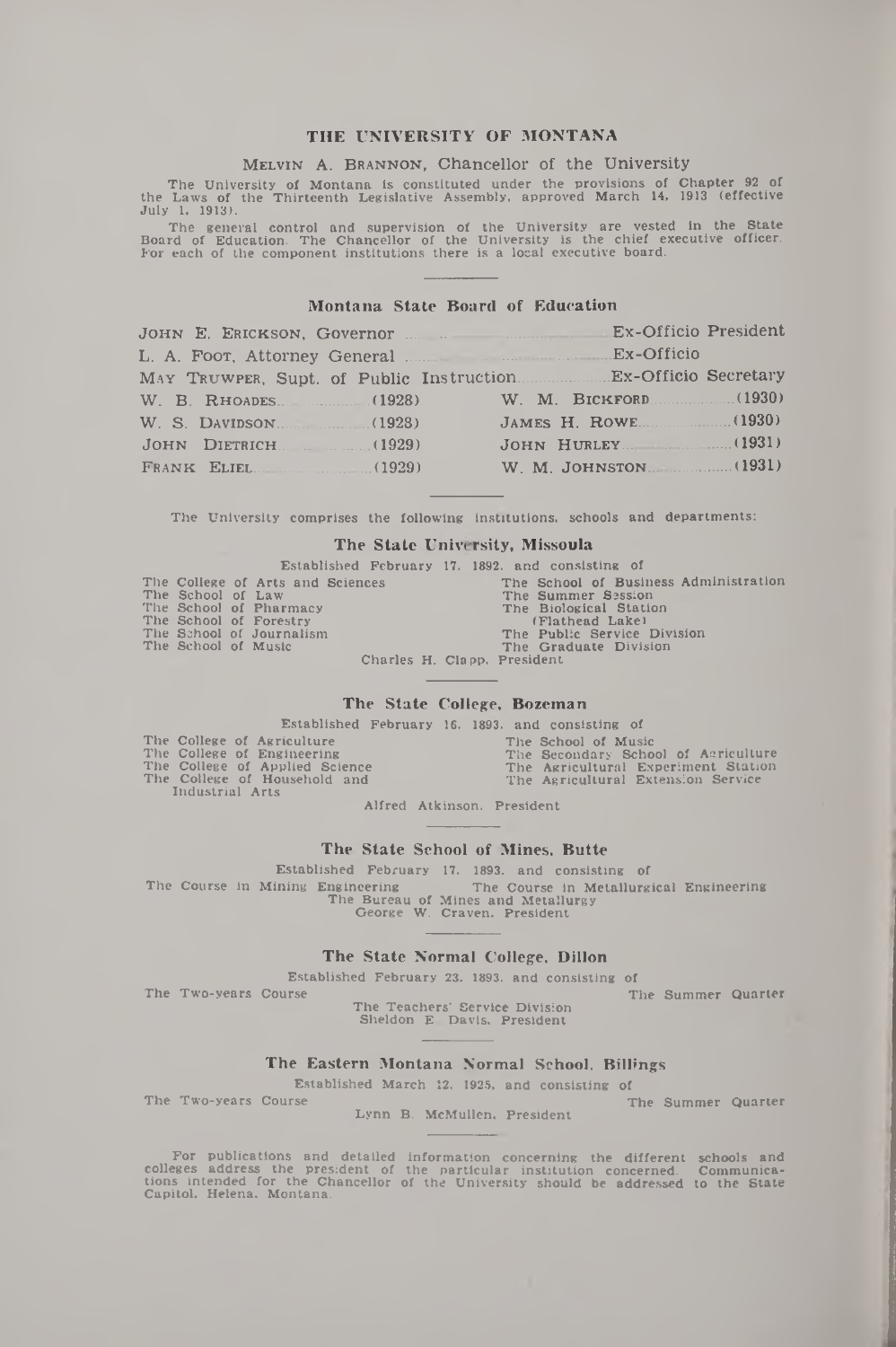# Montana Public High School Debating League

OFFICIAL ENTRY BLANK

The....................................................................... High School hereby applies for membership in the MONTANA PUBLIC HIGH SCHOOL DEBATING LEAGUE for the year 1928- 1929.

f draft  $Enclosed is \nvert$  check for two dollars and fifty cents postal order

(\$2.50) in payment of the membership fee.\*

Principal.

Notice—This blank must be mailed before October 17, 1928

•Increase of membership fee was voted by the league at the May, 1927, meeting in Missoula.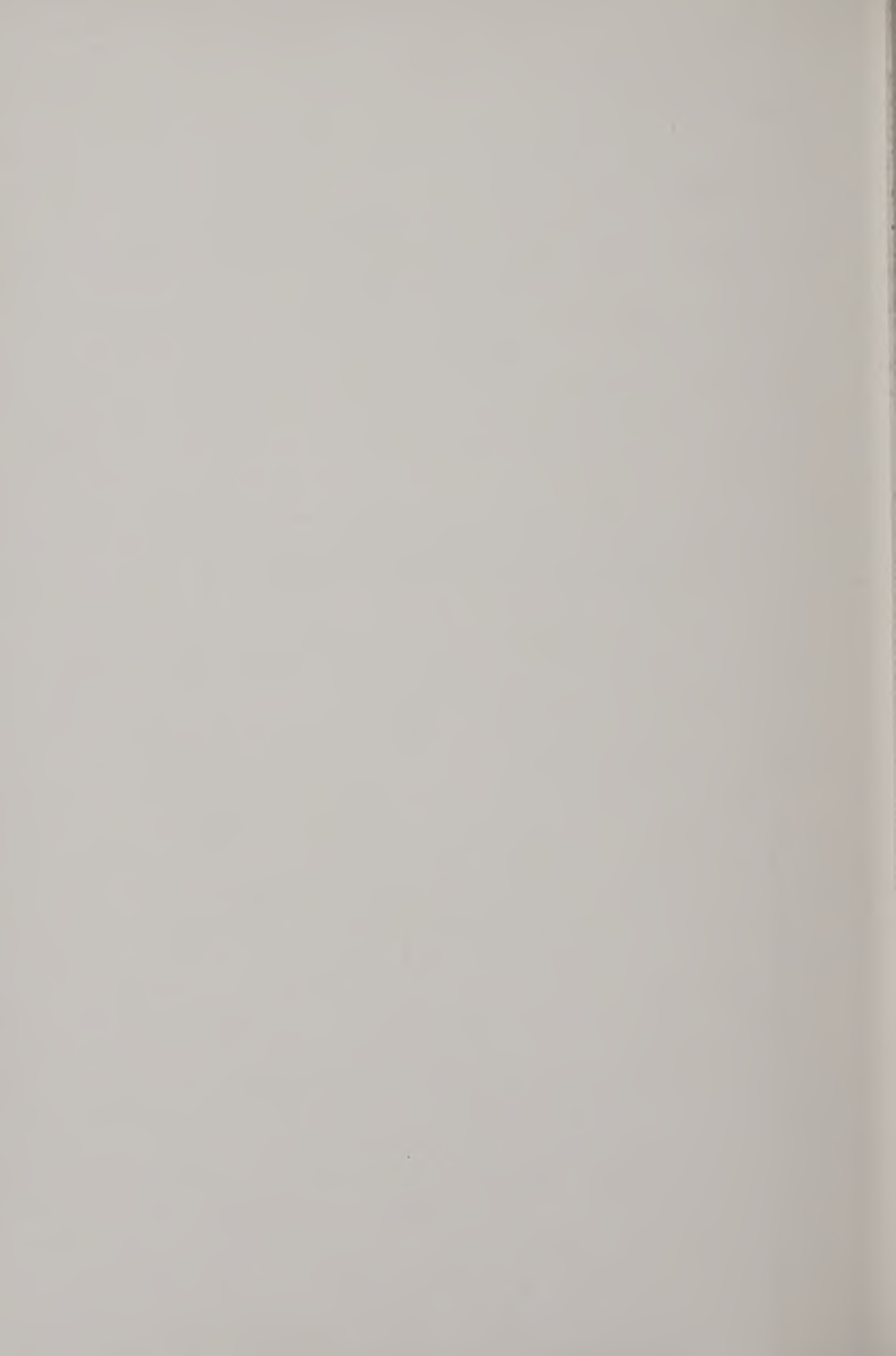# Montana Public High School Debating League Summary of Provisions

# GENERAL PROVISIONS

I. All accredited four-year public high schools are eligible for membership in the Montana Public High School Debating League.

II. Applications for membership in the League must be mailed to the President by October 15th. The membership fee is \$2.50.

III. The postcard vote by League members in November, 1921, favored one official question for both district and state contest.

IV. Other matters pertaining to the conduct of the League will be found noted in the Constitution.

# PROVISIONS FOR LOCAL DEBATES

At the annual meeting May 9th, 1924, the office of district director was established to secure more local control. It will be the duty of the district director, with the cooperation of the principals of the schools in his district and, if necessary, of the League president, to arrange all pairings and schedules in his district. The League president will appoint the directors after the entries for the debating year are made.

There will probably be twelve or sixteen districts this year. These districts will be grouped into four sections, each under the supervision of a sectional supervisor. His duties will be to arrange the inter-district debates in his section. The four sectional champions will come to Missoula for the finals in May, 1929.

# PROVISIONS FOR THE FINAL DEBATE

(Adopted May 13, 1921, and amended May 9, 1924, and December 28 1926).

I. The four winning inter-district teams will be sent to Missoula in Interscholastic week for the final debate. These teams coming to Missoula will consist of two men each. These teams will be paired by lot on the day of the contest and given sides of the question. The debaters are not to confer with their coaches after the pairing off.

H. The four teams will debate in one evening and the judges will select from the four competing teams, the one as winner which does the best debating work as a team, and the individual speaker who ranks

 $-5-$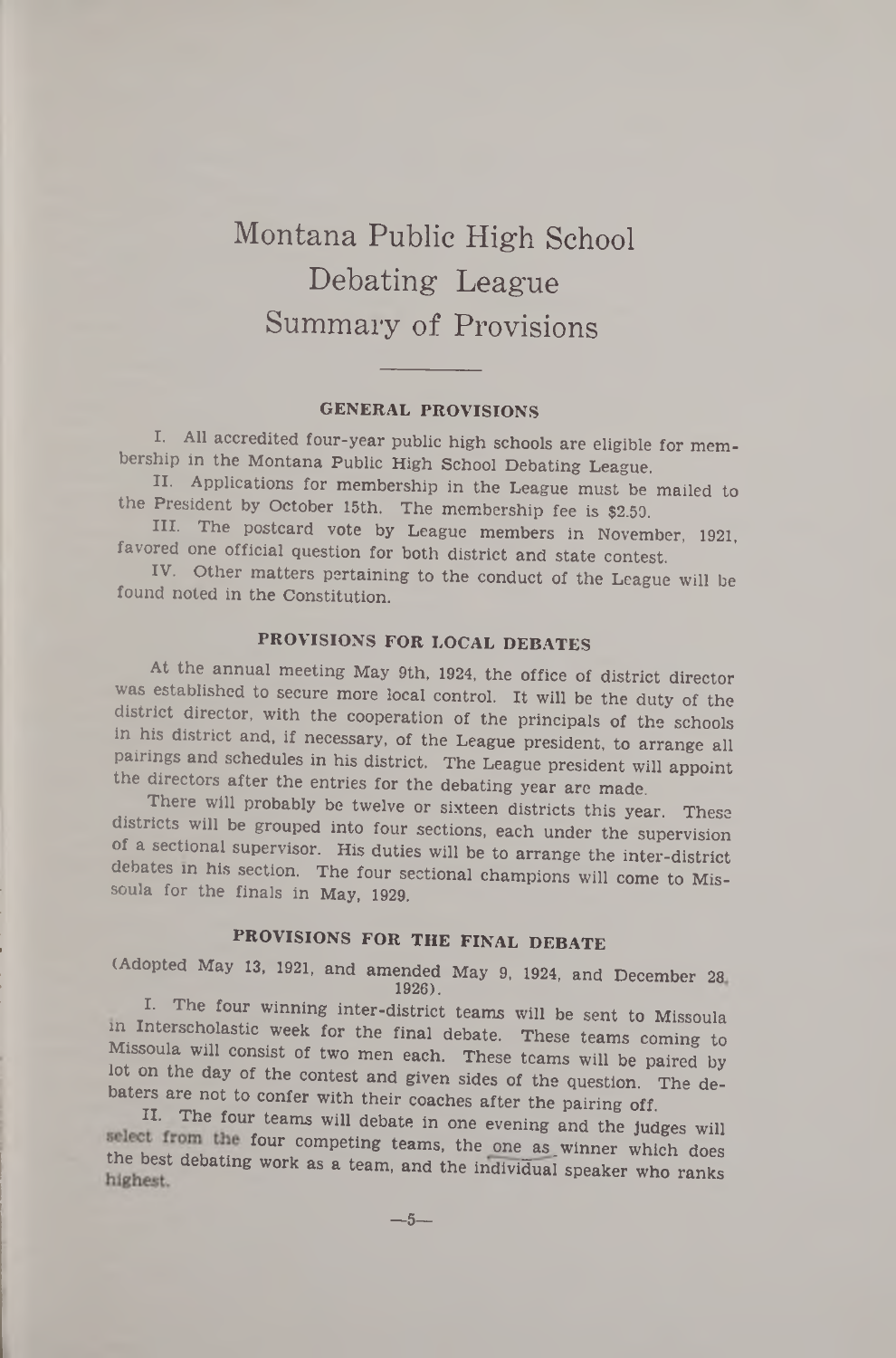III. Each speaker in the final contest will be limited to ten minutes for constructive debate and six minutes for rebuttal.

IV. The second set of teams shall not hear those that debate before them.

V. The Interscholastic Committee of the University will pay the railroad fare to Missoula and return (meals and sleeper not included) for a total of three contestants (whether in declamation, athletics, or debate) from any school whose debate team having won an inter-district debate, competes in the interscholastic debate at Missoula.

Prizes and Awards

 $\infty$ 

Prizes and awards are annually given to the winners in the final state contest.

1. A souvenir cup, offered by the University of Montana, will be awarded to the winner of the first place in the final debate contest. The high school winning the cup shall hold it until the time set for the next regular final contest, at which time the cup shall be returned to the University, so that it may be given to the high school that next wins the state championship. Any school winning the cup three times shall become the permanent owner of it.

2. A gold medal, given for former Governor Joseph M. Dixon, will be awarded to the best debater in the final contest.

3. A gold medal, given by the University, will be awarded for the best essay written by a member of the graduating class of the accredited state high schools.

4. A scholarship in the State University, given by John M. Keith, amounting to \$100, will be awarded to one of the high school debaters participating in the final contest of the High School Debating League, the choice to be made by the president of the University. The scholarship will be paid to the student in two installments, one at the beginning of the first semester, the other at the beginning of the second semester, of the first year of his enrollment in the University. Only members of the graduating classes will be eligible.

5. The State Board of Education grants a scholarship "to the best individual debater in the final contest not receiving the Keith prize."

 $-6-$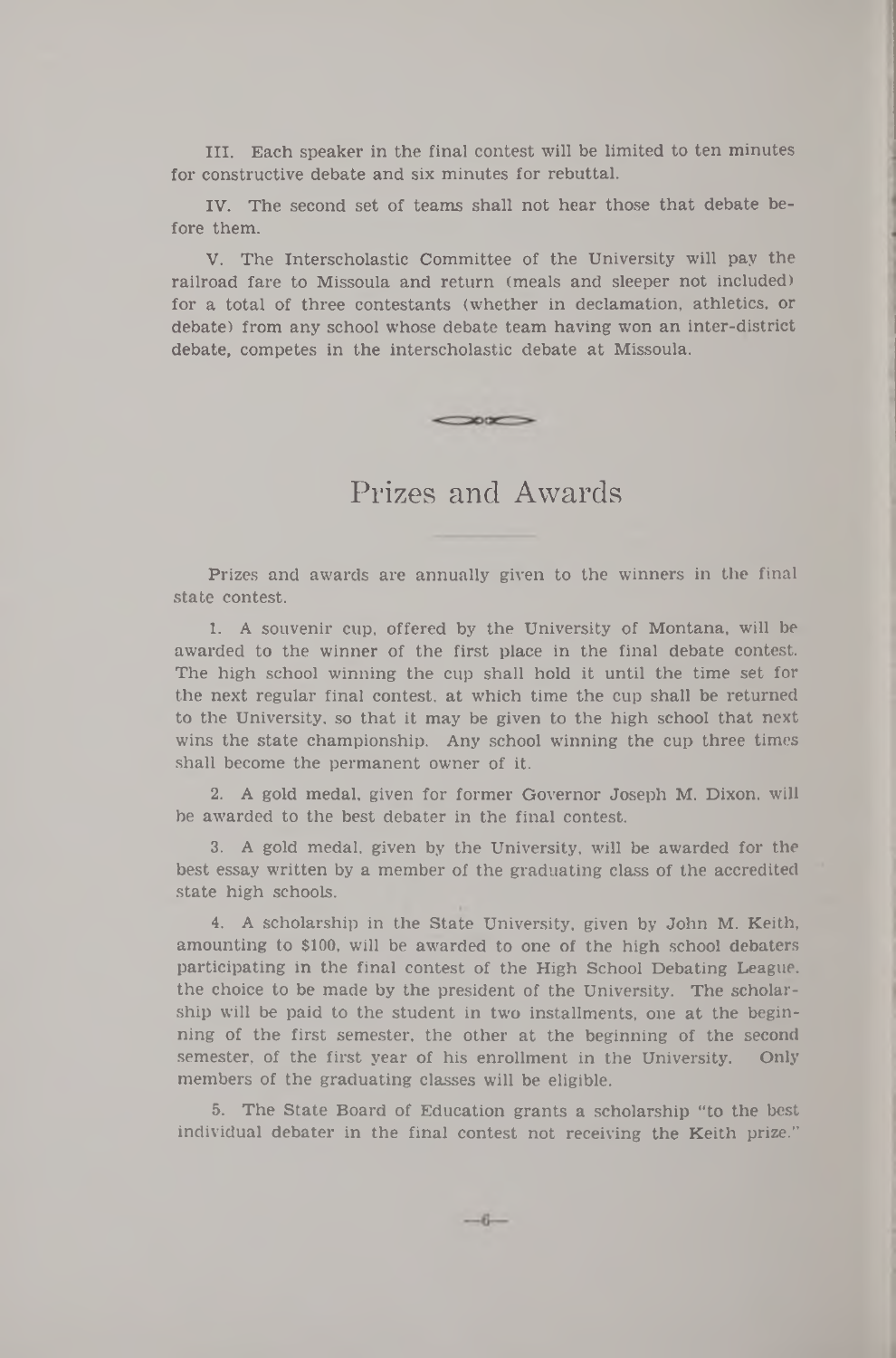# Debating in 1927-1928

# THE STATE DISTRICT CONTESTS

Sixty high schools entered the League in 1926-1927 and were grouped into sixteen districts, which in turn were grouped into four sections. The question debated was: Resolved, that the child labor amendment to the constitution as proposed and rejected by the several states should be adopted.

# Schedule of District Debates

## NORTHERN SECTION

### District I

| Kalispell | Whitefish  | Augusta |
|-----------|------------|---------|
| Libby     | <b>Bye</b> | Cascade |

## District III

|              | Harlem  |
|--------------|---------|
| Hinsdale     | Glasgow |
| $Sacc$ $Bye$ |         |

District IV Antelope ........................Bainville

## District II

| Whitefish |       | Augusta Simms       |
|-----------|-------|---------------------|
| Bye       |       | Cascade Fort Benton |
|           | Relt. | Bye                 |

Shelby is undistricted

### EASTERN SECTION

# District VI

| Ismay | Pleyna  |
|-------|---------|
| Baker | Ekalaka |

# Richey ............................ Sidney District V

| Glendive Service Communications                                                                                | Wibaux  |
|----------------------------------------------------------------------------------------------------------------|---------|
| Terry The Commission of the Commission of the Commission of the Commission of the Commission of the Commission | Mildred |

## SOUTHERN SECTION

## District VIII District VIII

| Harlowton Ryegate                    | Bearcreek Belfry |  |
|--------------------------------------|------------------|--|
| Hedgesville <b>Example Broadview</b> |                  |  |
| Sumatra Bye                          | Fromberg Laurel  |  |

# Sumatra.................................... Bye Fromberg..............................Laurel

### District IX

| Winnifred | Moore      |
|-----------|------------|
| Stanford  | Judith Gap |

### SOUTHWESTERN SECTION

|                                     | Victor Hamilton      |
|-------------------------------------|----------------------|
|                                     | Missoula Philipsburg |
| Big Timber _______________ Columbus |                      |

## District XI

| Townsend |                        | Belgrade   |
|----------|------------------------|------------|
|          | Whitehall Twin Bridges |            |
|          | Butte                  | <b>Bye</b> |

 $-7-$ 

# District X District XII

|  | Hamilton<br>Victor |             |
|--|--------------------|-------------|
|  | Missoula           | Philipsburg |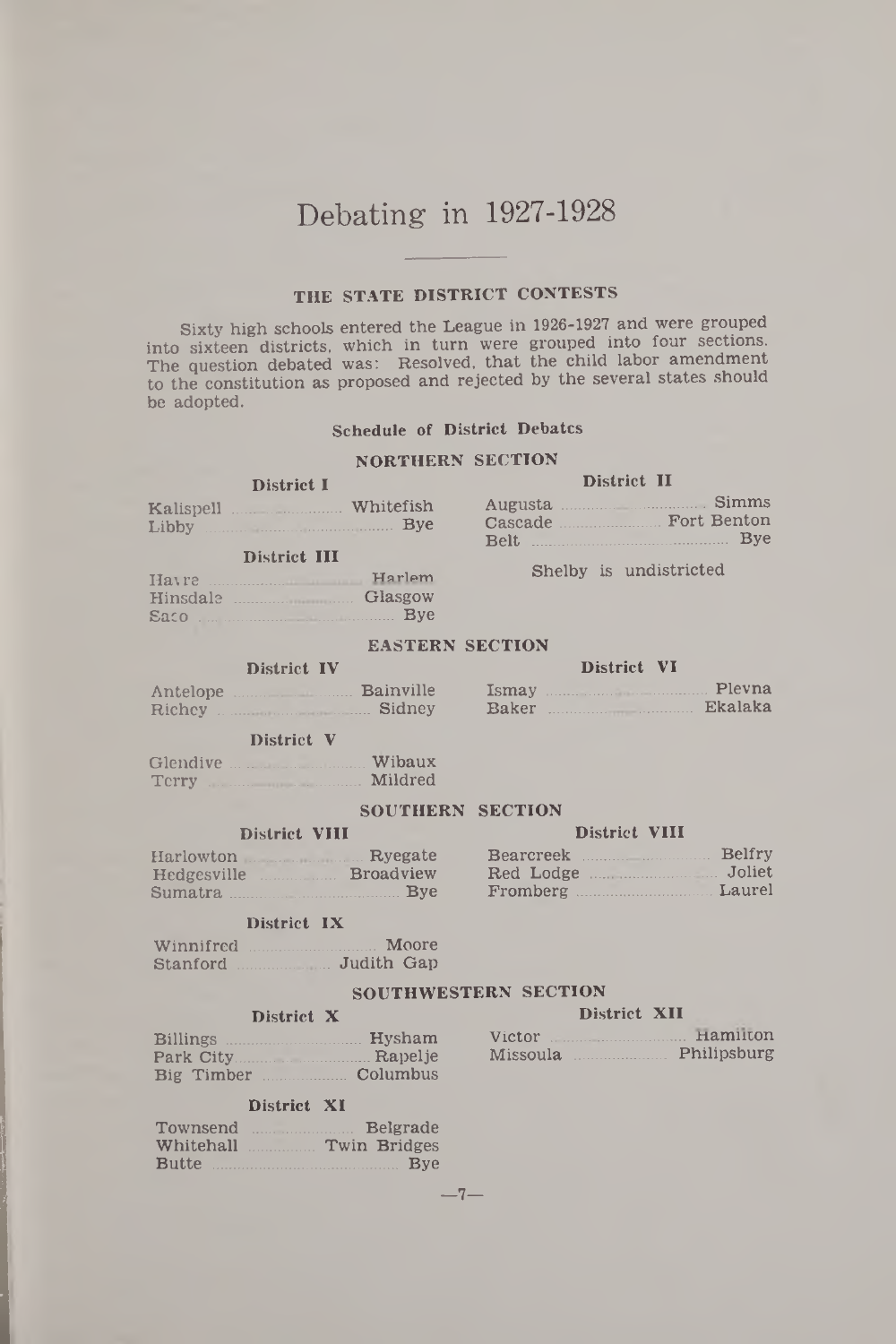## DISTRICT WINNERS

| 1-Flathead County |  |
|-------------------|--|
| 2—Augusta         |  |
| 3-Harlem          |  |
| $4 -$ Richev      |  |
| 5-Dawson County   |  |
| 6-Plevna          |  |

7—Ryegate 8—Laurel 9—Judith Gap 10— Billings 11— Whitehall 12— Missoula

# SECTIONAL WINNERS

| Northern—Harlem | Southern-Billings      |
|-----------------|------------------------|
| Eastern-Richey  | Southwestern-Whitehall |

## FINAL STATE CONTEST

The final contest was held at the State University in Missoula on the afternoon of May 9.

Billings won the state championship and the right to hold the University cup during 1928-1929.

The individual awards made by the judges were as follows:

To Arthur Cline, Billings, the Dixon gold medal for the best individual debating in the final contest. Chester Huntley, Whitehall, was chosen as second best speaker.

The Keith scholarship has not yet been awarded.

The Board of Education scholarship has not yet been awarded.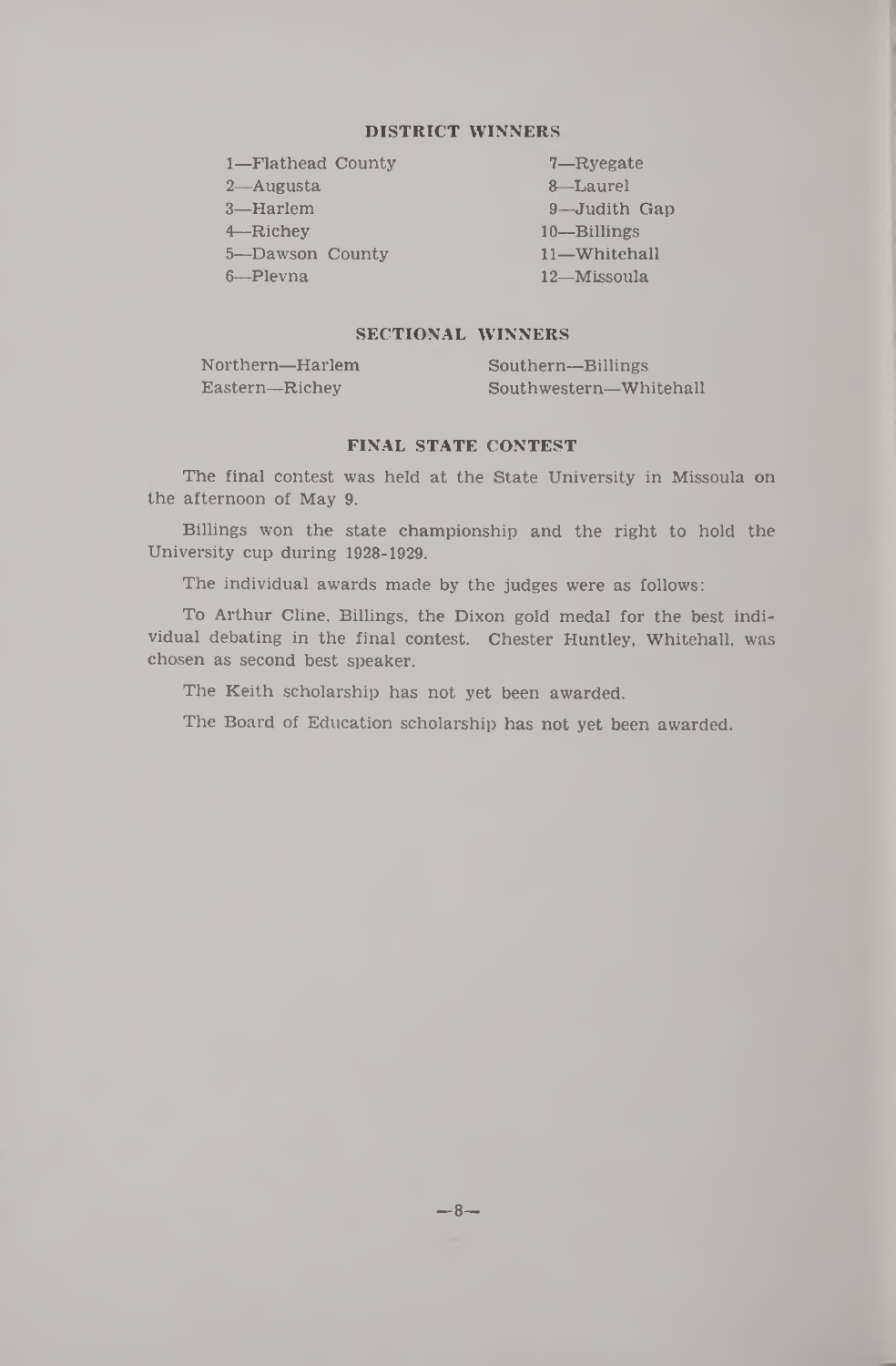# PROPOSITION FOR 1928-1929

Resolved, that in the United States we are attempting to give too many people a college education.

The University Library can lend much of the material listed in the bibliography. Bound magazines cannot be sent out, but if articles desired are in magazines which<br>are not bound these can be obtained. A deposit fee of four dollars should be sent<br>to the Librarian with the first request for material. Thi rower no longer desires material.

# **BIBLIOGRAPHY**

Note: This question was debated last year by Southwestern University and the<br>State University. A copy of the debate, with a brief and bibliography, appears in<br>The Debater's Annual for 1927–1928, published by the H. W. Wils York City.

This is a limited bibliography.

#### Bibliographies

- U. S. Education Bureau. Library Leaflet No. 24. July 1924. List of references on the money value of education. Many of the general references in this bibli-<br>ocraphy may be useful, particulary the list on pages 4-5, "Colleg
- U. S. Education Bureau. Library Leaflet No. 28. Dec. 1924. List of references on higher education. Many of the general references in the bibliography may be useful, but the list on pages 22-24. 'Limitation of Attendance.'
- U. S. Education Bureau. Library Leaflet No. 35. Sept. 1927. List of references on higher education. This bibliography is similar to Leaflet No. 28 in subject material and arrangement. The section on "Limitation of Attendan

#### General References

Canley, Henry Seidel. College sons and fathers. N. Y. Harpers, 1915, p. 138-158. American Federationist. 29:843-4. Nov. 1922. For higher education.

American School Board Journal. 69:49. Nov. 1924. Ultimate causes of university growth. A. C. Roberts.

Bankers Magazine. 111:892. Dec. 1925. Does a college education pay?

Christian Science Monitor. 20:1-4. 6. 13. March 5-10, 12-14, 16-17. Relation of education to income. E. W. Lord.

Current History. 25:75-81. Oct. 1926. Rising cost of American education. C. F. Thwing.

27:478-88. Jan. 1928. Educational factory for mass production. Current History.<br>H. E. Barnes.

Education. 47:513-29. May 1927. College records and success in life. H. A. Smith. Educational Record. 8:202-9. July 1927. Foreign light on American education. V. G. Gildersleeve.

Educational Review. 64:183-95. Oct. 1922. Can we pay for education? E. B. Stevens. Educational Review. 75:204-7. April 1928. Eliminate or educate? H. E. Stone.

Forbes. 21:16-18. June 1, 1928. Are college men wanted? F. S. Clark.

Forum. 56:311-16. Sept. 1916. Does the American college pay dividends on the investment? D. S. Jordan.

Harper's Monthly Magazine. 146:821-4. May 1923. Overcrowding the colleges.

Harper's Monthly Magazine. 155:529-38. Oct. 1927. Over population of the college. J. R. Angell.

Journal of the National Education Association. 17:84. March 1928. Shall college doors be closed?

Literary digest. 91:33. Oct. 16, 1926. Students swamping our colleges.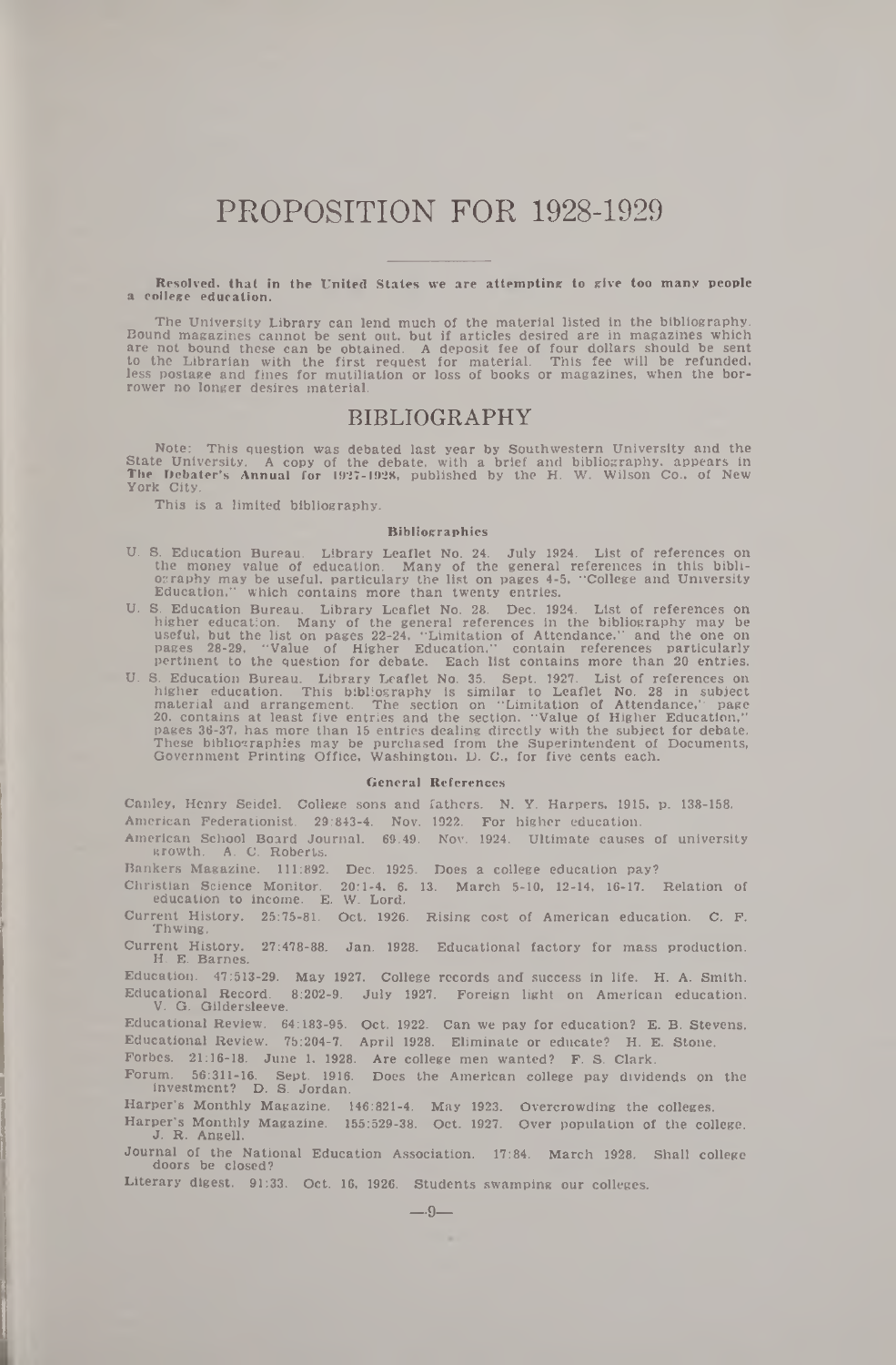Literary digest. 95:22. Dec. 24, 1927. Whither trends our education mania? Nation's business. 13:56-60. Nov. 1925. Business and higher learning. J. H. Penniman. Nature. 109:425-6. April 1, 1922. University education in the United States of America. North American Review. 219:384-91. March 1924. Mass education. C. S. Baldwin. Outlook. 132:178-9. Oct. 4, 1922. Going to college. Outlook. 141:509. Dec. 2, 1925. Crowded colleges. Review of Reviews. 75:191-3. Feb. 1927. College expenses. C. F. Thwing. Saturday Evening Post. 193:35-6. Feb. 5, 1921. What a man gains in going to college. N. Butler. Saturday Evening Post. 197:33. Sept. 13, 1924. How about the college? Is it necessary to a young man's future? E. W. Bok. School and Society. 16:144-52. Aug. 5, 1922. Responsibility of the college and the university in a democracy. H. W. Holmes. Same condensed. National Educa-tion Association. Proceedings and Addresses. 1922: 245-52. School and Society. 21:536. May 2, 1925. The comparative cost of education. School and Society. 19:74-5. Jan. 19, 1924. College students in the United States. School and Society. 23:147-8. Jan. 30, 1926. Everybody going to college. School and Society. 23:565-8. May 1, 1926. Why do persons go to college? R. B. Holling shead. School and Society. 23:752. June 12, 1926. Overflooded colleges. School and Society. 23:817-18. June 26, 1926. Sentiment or selection? School and Society. 24:207-9. Aug. 14, 1926. To educate or not to educate? D. J. Jones. School and Society. 25:25-32. Jan. 8, 1927. Statistics of registration in American universities and colleges, 1926. Raymond Walters. School and Society. 25:139-42. Jan. 29, 1927. College education. A. L. Lowell. School and Society. 25:263-65. Feb. 26, 1927. The selection of college students. Arthur J. Klein. School and Society. 25:592-6. May 21, 1927. Determination of fitness for college. W. Farand. School and Society. 25:613-17. May 28. 1927. Who should go to college? A. Cousens. School and Society. 26:410-14. Oct. 1, 1927. Who should go to college? F. L. McVey. School and Society. 26:647. Nov. 19, 1927. Cost of a four-year college course. School and Society. 27:206-7. Feb. 18, 1928. Students or standards? Plight of the state university. G. Wakeham. School Life. 9:97-8. Jan. 1924. University's service is essential. S. D. Brooks. School Life. 10:21-3. Oct. 1924. Trained minds are sources of untold benefit to all mankind. J. F. Abel. School Life. 11:183. June 1926. Attendance in higher institutions increasing heavily. School Review. 35:164-7 March 1927. Attendance in American colleges. School Review. 36:169-70. March 1923. Growth of American colleges. Sewanee Review. 35:419-30. Oct. 1927. Reflections on the American college. G. M. Baker. Socialist Review. P. 30-6. Feb. 1927. The reform of the universities: the conquest of higher education for all. C. R. de Gruchy. Survey. 49:252-3. Nov. 15, 1922. Is our education a national menace? J. K. Hart. U. S. Education Bureau. Higher Education Circular. 9. April 1918. Effect of the war on student enrollment. World Review. 4:172. April 25, 1927. Your college gates; will they be barred? R. Walters. World Review. 4:215. May 16, 1927. Everybody wants to go to college, but why? H. E. Hawkes. World's Work. 34:253. July 1917. What a college education is worth. World's Work. 49:240-1 Jan. 1925. Money value of a college education. Affirmative References American Mercury. 3:481-7. Dec. 1924. Why go to college? R. Burton. Bulletin of the American Association of University Professors. 9:209-12. May 1923. Finance and the control of attendance. Henry Suzzalo. Harper's Monthly Magazine. 154:253-60. Jan. 1927. College and the exceptional

man. B. De Voto. School and Society. 26:558-60. Oct. 29, 1927. Overproduction in higher education.

B. Rudman.

 $-10-$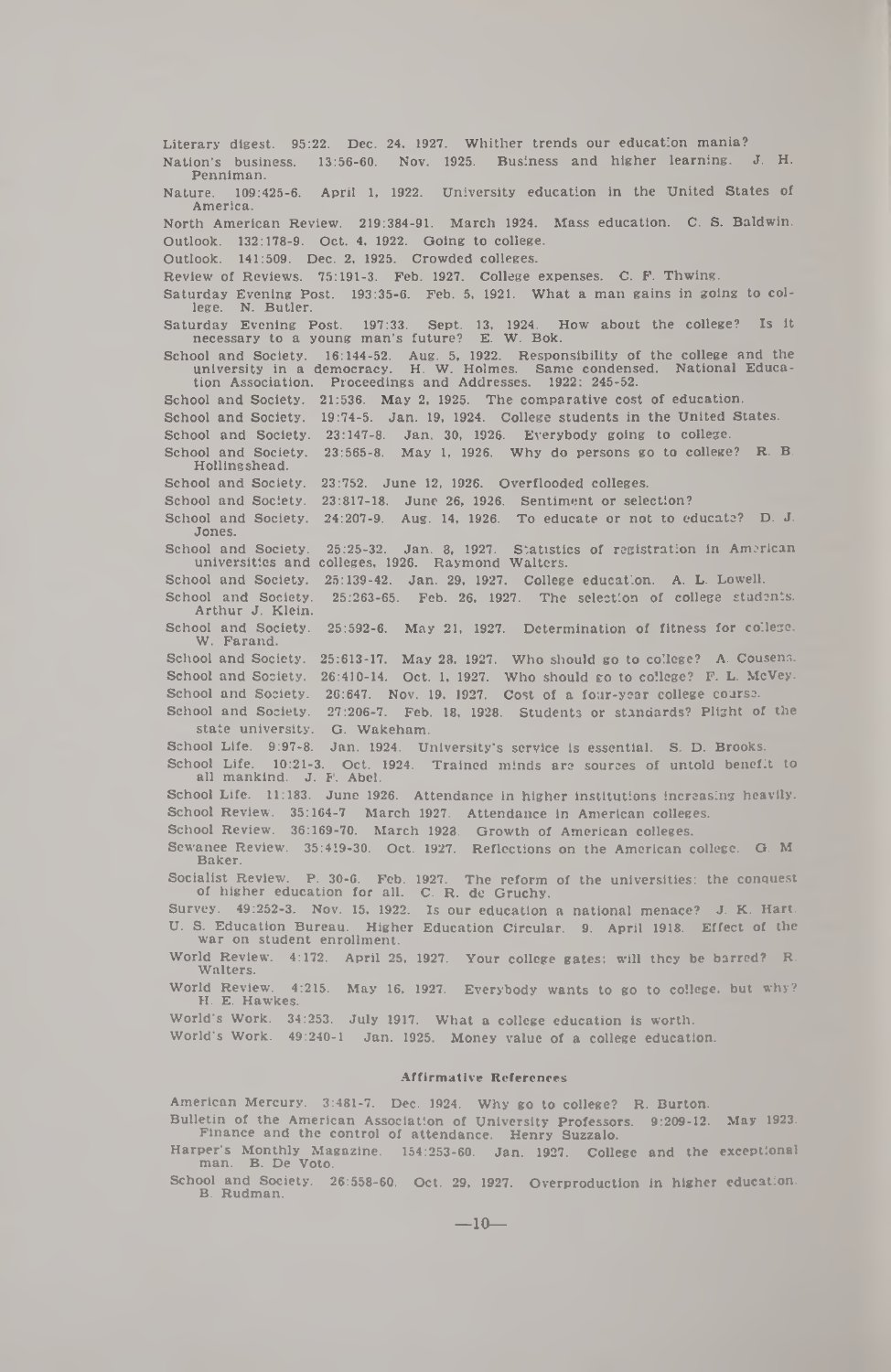School Review. 36:6-7. Jan. 1928. Who should go to college? Proposed national examination service. C. E. Seashore.

Scribner's Magazine. 73:656-60. May 1923. Are our universities over-populated? H. S. Pritchett.

#### Negative References

American School Board Journal. 71:68. Sept. 1925. Open door in education. P. D. Boynton.

Bookman. 60:1-4. Sept. 1924. Mass education. John Erskine.

Educational Review. 70:269-72. Dec. 1925. Turn out the unfit or fit 'em? D. A. Ward.

Review of Reviews. 76:637-8. Dec. 1927. Are book-worms to be the only college men? A. W. Crawford.

School and Society. 15:208-11. Feb. 5, 1922. Training the fittest. J. M. Gillette.

School and Society. 18:507-8. Oct. 27, 1923. Are there too many college students? School and Society. 22:217-29. Aug. 22, 1925. Prospects of the American university. R. Pound.

School and Society. F. D. Boynton. 25:327-34. March 19, 1927. Again the open door in education.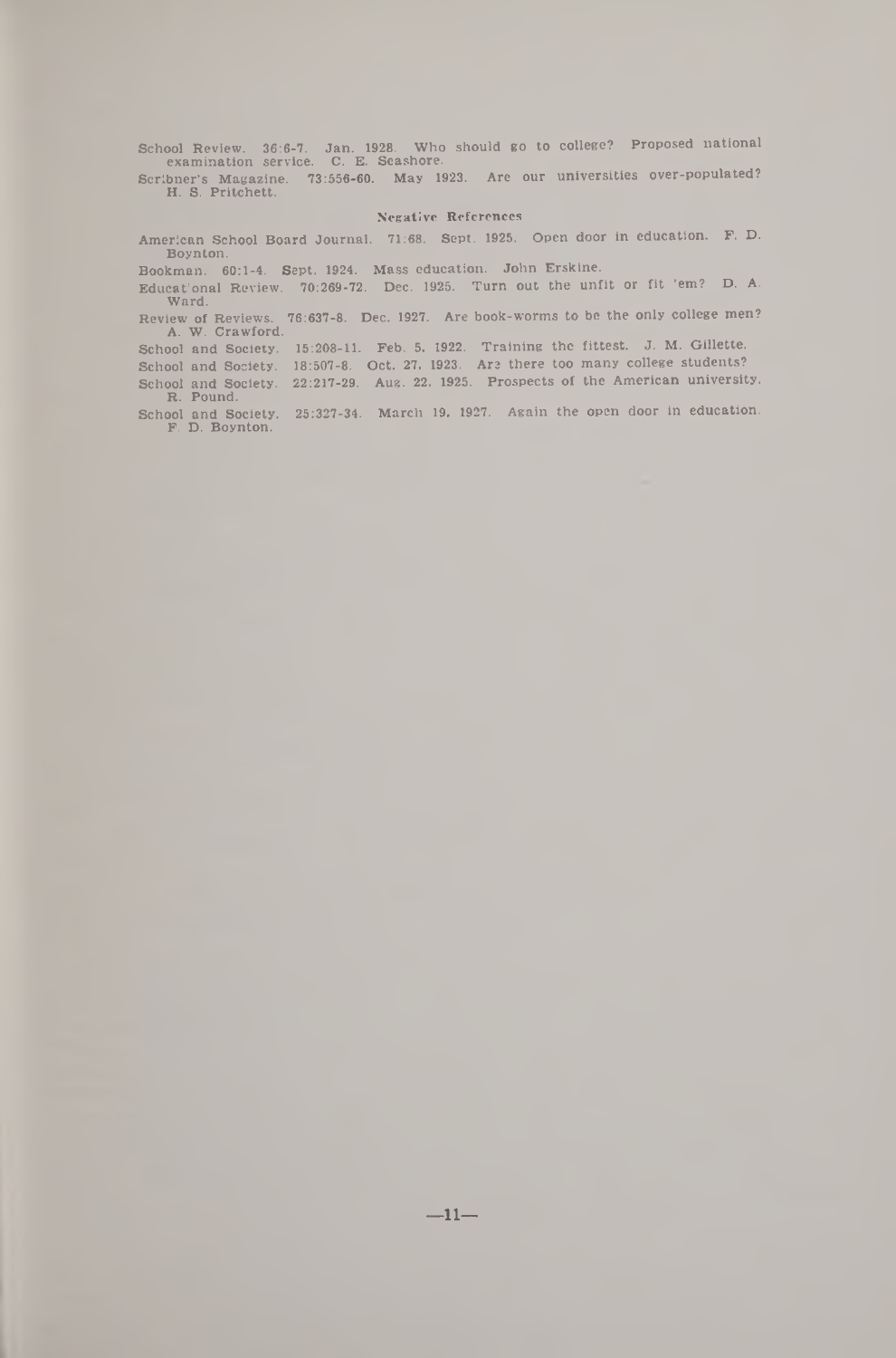# Montana Public High School Debating League

### PRESIDENT

Hugh Lindsey (University of Montana)

UNIVERSITY COMMITTEE ON DEBATE

Hugh Lindsey w E Maddock

Edmund L. Freeman

COMMITTEE OF HIGH SCHOOL PRINCIPALS

J. G. Ragsdale, Butte G. E. Kidder, Glendive

K. W. Bergan, Cascade

# Constitution and By-Laws

#### PREAMBLE

h this league is improvement in debate among the students in the high schools of the state of Montana.

# ARTICLE I

Name

This organization shall be known as the Montana Public High School Debating<br>League

#### ARTICLE II

#### Debating Districts

For the best interest of the contesting high schools of the state they shall<br>a grouped on the basis of convenience and expense. The grouping for any var<br>shall be by the President and the Committee of High School Principals

#### ARTICLE in

#### Membership

Section 1. Any public high school in Montana which has been accredited by<br>the State University may become a member of this League by applying to the<br>President of the League.

Section 2. All schools seeking admission for any particular year must register<br>statement of that fact with the President of the Debating League before October<br>15 of that year.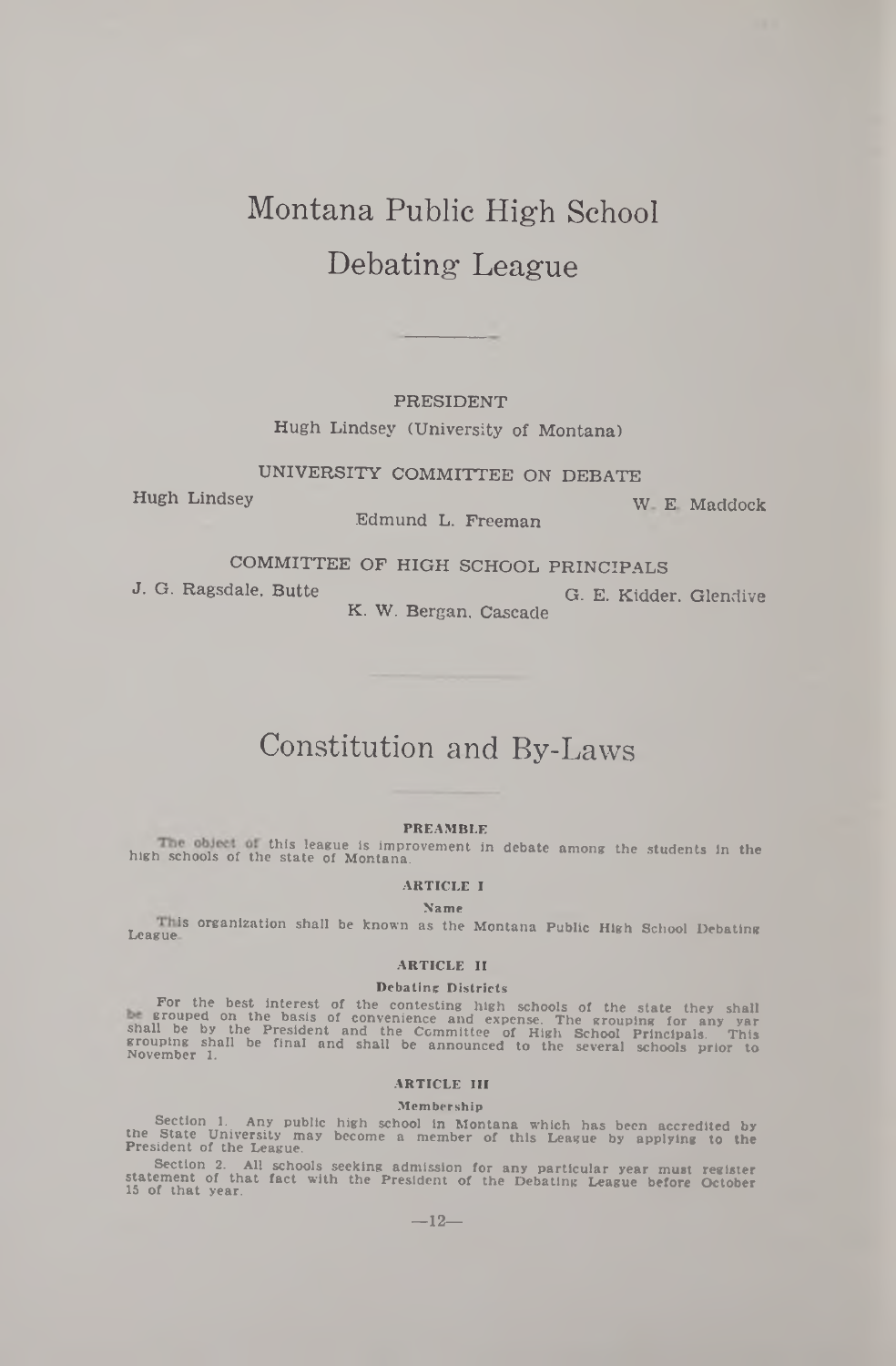#### ARTICLE IV

#### Contests

Section 1. Local. State or District Contests. For local or district contests, the teams representing the high schools shall be paired by the President of the Debating League. The debates for the districts shall oncur between the first of No-<br>vember and the first of March. In case more than one series o

Section 2. Local or District Representatives to the State Contest. The time and method of selecting the local representatives from the winning high school shall be left to the local high school.

Section 3. Final Contest. The final contest held among representatives of the teams winning in the state local contests shall occur between the fifteenth of April and the Wednesday of Interscholastic week at the State University or at some place in Missoula selected by the President of the league.

Section 4. Any school not ready to debate at the time specified in the consti-tution shall forfeit the debate.

#### ARTICLE V

#### **Officers**

Section 1. The officers of the League shall be a president, a League committee of three high school principals, and a University committee on debate.

Section 2. There shall be selected by the President a committee of three principals from the League high schools to co-operate with him in matters relative to the work of the League.

Section 3. The President shall be a member of the faculty of the State University.

It shall be the duty of the President—

(a) To preside at the annual meeting, and for the final contest, and when necessary, to call meetings of the Committee of High School Principals.

(b) To act as chairman of the University Committee on Debate.

(c) To pair the contesting high school teams on the basis of convenience and expense. If in the pairing of these teams the principals of any two schools should<br>not agree upon the place of meeting within one week after their schools have been<br>paired, the President shall appoint some one to determine casting lots.

(d) To co-operate with the principals of schools that are to be represented in the final contest in making arrangements for that contest.

(e) To prepare and have printed each year, before October 1 (at the expense of the University), a bulletin containing the latest revision of the constitution and by-laws, the names and addresses of the officers, and such o

Section 4. The University Committee on Debate shall consist of the President of the Debating League and two other members of the faculty to be chosen by the President.

It shall be the duty of the Committee to co-operate with the President in matching the schools of the League in series, upon the basis of convenience and expense whenever called upon to do so.

#### ARTICLE VI

#### The Debaters

Section 1. The debaters shall be undergraduate students of the schools which<br>they represent, and shall have passing grades to date in at least three full sub-<br>jects (i. e., subjects that require at least four recitations a are taking at the time of the contest.

Section 2. No student shall be eligible to take part in a League contest who has already debated for four years in the League contests of the state.

Section 3. No student shall be eligible to debate in any League contest who<br>was more than twenty-one years of age at the beginning of the semester in which<br>the debate occurs. Two weeks before the first debate the principal schools in the League shall certify to the President as to the eligibility of their debaters.

Section 4. The team that shall represent any League high school shall be selected by that school in any manner agreed upon by the principals, teachers, and students of that school.

Section 5. At all contests the debaters shall be separated from the audience and shall receive no coaching while the debate is in progress.

Section 6a. At the district and inter-district contests each team shall be com-posed of two members and the time and order of the speeches shall be as follows:

1st speaker, affirmative, 10 minutes (introduction and direct argument). 1st speaker, negative, 10 minutes (direct argument and refutation).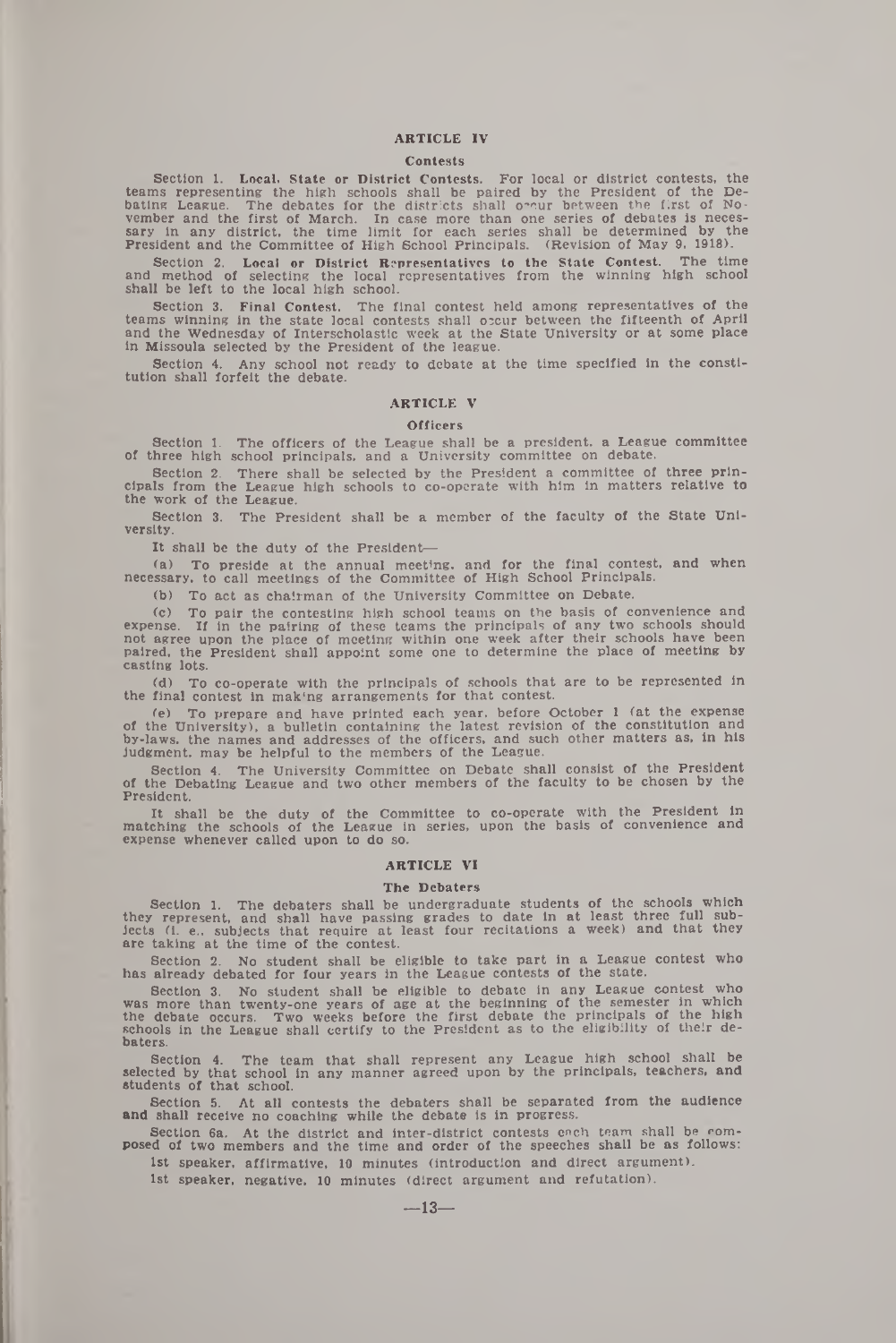2nd speaker, affirmative, 10 minutes (direct argument and refutation). 2nd speaker, negative, 10 minutes (direct argument and refutation).

1st speaker, negative, 5 minutes (rebuttal).

1st speaker, affirmative, 5 minutes (rebuttal).

2nd speaker, negative, 5 minutes (rebuttal).

2nd speaker, affirmative, 5 minutes (rebuttal).

No new argument allowed in the last four speeches.

The order of the speakers on either side in rebuttal may differ from that In the direct speeches.

Section 6b. Debaters shall not read their speeches in either the direct or re-buttal speeches: they may, however, use notes set down on sheets not larger than three by five inches in size.

Section 7. In case any two teams shall fail to agree on choice of sides within<br>one week after notification by the director, they shall report to the President of<br>the League, who shall immediately determine choice of sides two principals. In the manner of entertainment, alternation shall be the rule.

Section 8. Immediately preceding each debate the instructions to judges shall be read by the chairman to the judges and the audience.

#### **ARTICLE VII**

#### The Judges

Section 1. At each contest there shall be a board of three judges, who shall be selected on the basis of capability and impartiality to the schools competing In such contests. (Note Amendment 8.)

### Section 2. Selection of Judges-

(a) Local. State or District Contests. At the time of filing of the official<br>entry blank of the school for the year, each principal shall send to the President a<br>list of judges. This list with those added by the President

The principal of the school at which the debating is to be held shall notify the judges of their appointments and make all arrangements relative to their meeting at the place of debate except for provisions under Article IX of this Constitution.

(b) Final Contest.' The judges shall be selected by the University Committee on Debate.

Section 3. Instructions.

(a) During the debate the judges shall sit apart from one another.

(b) They shall base their decision on the merits of the individual debaters, not on the merits of the question.

(c) Each judge, at the conclusion of the contest, without consultation with any other judge, shall rank the speakers. The grading of the speakers by the judges shall fall between  $50\%$  and  $100\%$ . The judges shall seal

#### ARTICLE VIII

#### Meetings and Elections

Section 1. The annual meeting shall be held at the University, at the time of<br>the Interscholastic Meet. At this meeting, the President shall be elected to serve for<br>a period of one year, or until his successor is elected. be entitled to one vote. (Note Amendment 9.)

#### ARTICLE IX

#### Expenses

Section 1. At the local or district state contests the entertaining high school shall pay—

(a) The expenses of the judges.

(b) The hotel bills and railway mileage of the visiting teams (the two debaters) and one other person (chaperon or coach).

If, however, the two teams taking part in the contest shall find it more convenient or less expensive to meet at some half-way point, the two schools which are represented by these teams shall share proportionately the exp

- Sec. 2. At the final contest the University shall pay—
- (a) The expenses of the judges.
- (b) The hotel bills of the contestants.
- (c) The railway mileage of the contestants: provided that a sufficient amount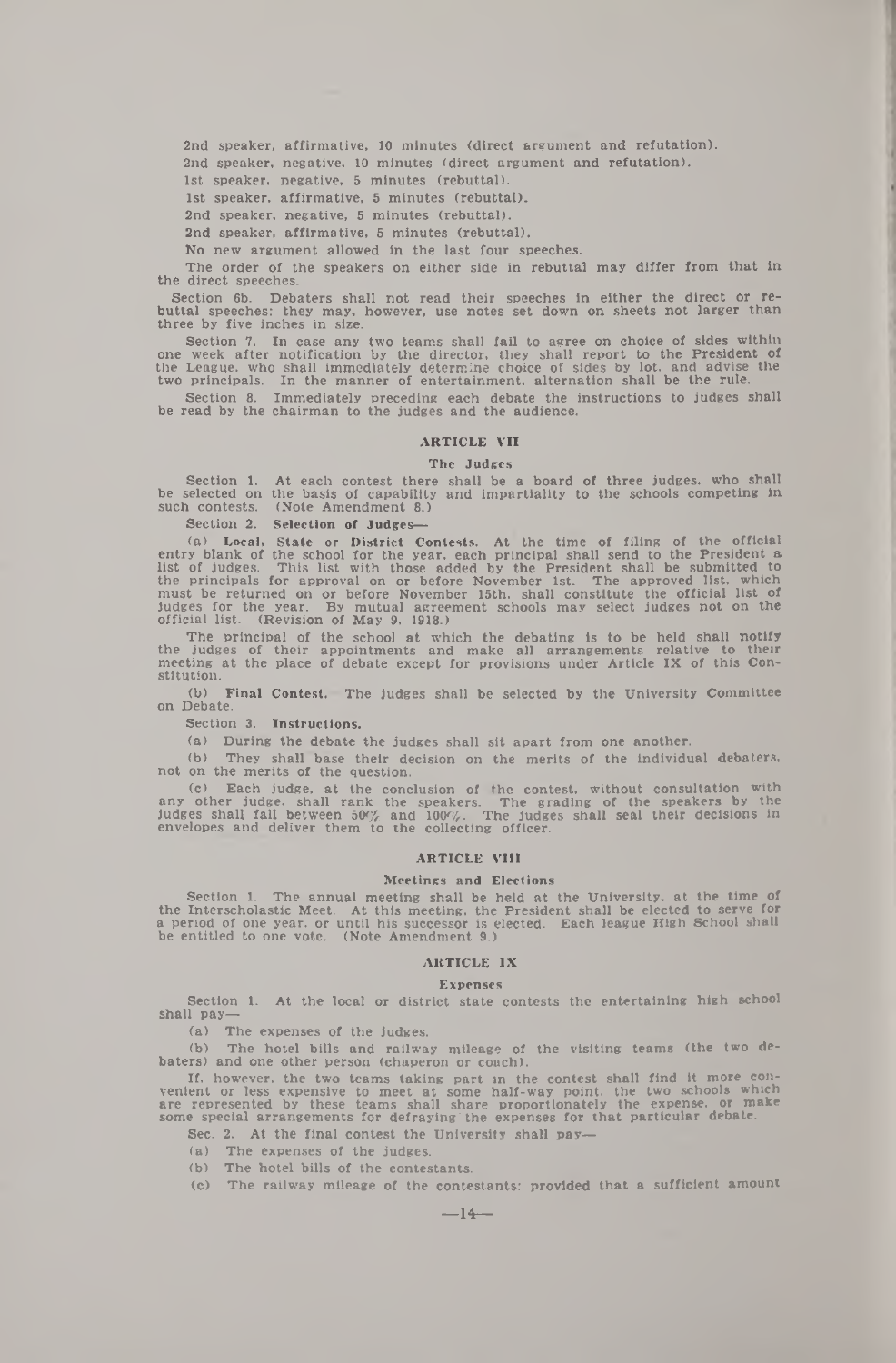of the entertainment fund of the final contest should remain after paying the expenses of the entertainment, and the incidental expenses incurred by the Presi-dent during the year.

### ARTICLE X

#### **Amendments**

This constitution and by-laws may be amended at any annual meeting of a majority of the league high schools present. But no school shall have more than one vote.

1. Unless the questions shall have been determined at the annual meeting of<br>the State Debating League, the Presidnt shall submit to the high school principals,<br>before the publication of the bulletin. a list of six question

2. For local or district contests the statement of the questions for debate may<br>be changed with the consent of the teams concerned. But the team desiring the<br>change must restate the question and secure the consent of the o

3. It shall be considered dishonorable for one school to visit the debates of another school when these two schools are likely to meet on the same question.

4. It shall be considered dishonorable for any debater, in any manner, to plagiarize his speech.

5. It shall be considered dishonorable for any teacher or principal to assist<br>debaters in any way except to direct them in the search for material, to train<br>them in effective delivery and assist them in the organization of

6. Each high school in the league shall pay an annual fee of \$2.50 for current expenses.

7. Charts, if any are used, shall be removed at the conclusion of the speech which they were intended to supplement. Opponents shall be permitted the use of these charts if they so wish.

8. The schools of any district or any two competing schools may by mutual agreement use one judge instead of three.

9. A second annual meeting of the members of the League shall be held at the time and place of the State Teachers' Association, at which time any business af-fairs may be discussed and passed upon.

10. In inter-district debates, the home school shall pay one-third of the traveling expense of the visitors, unless the debate is held at a half-way point between the schools.

# Instructions to Judges

The following sections from the Constitution of the Montana Public High School Debating League sum up the important matters to which judges should at-tend. A few explanatory notes are added in parenthesis.

VI. At all contests the debaters shall be separated from the audience and shall receive no coaching while the debate is in progress.

(It is far easier to deliver a memorized speech than to talk "extemporaneously" from notes. High school debating is valuable largely to the degree that it teaches<br>young people to think and to express their thoughts effectively. Debaters who do<br> $p \sin k$  from their feet" should b; given precedent over th

6a. No new argument will be allowed in any of the four last speeches.

(New evidence may well be introduced into these rebuttal speeches, but new arguments are forbidden).

VII. 1. At each contest there shall be three judges who shall be selected on the basis of capability and impartiality.

3a. During the debate the judges shall sit apart from one another. 3b. They shall base their decisions on the merits of the debate, not on tne merits of the question.

(This is necessary in the very nature of academic debating. Sides are often assigned by lot. The problem before the judges is not to decide which side is right.<br>but rather which team has presented the truth on its side mos